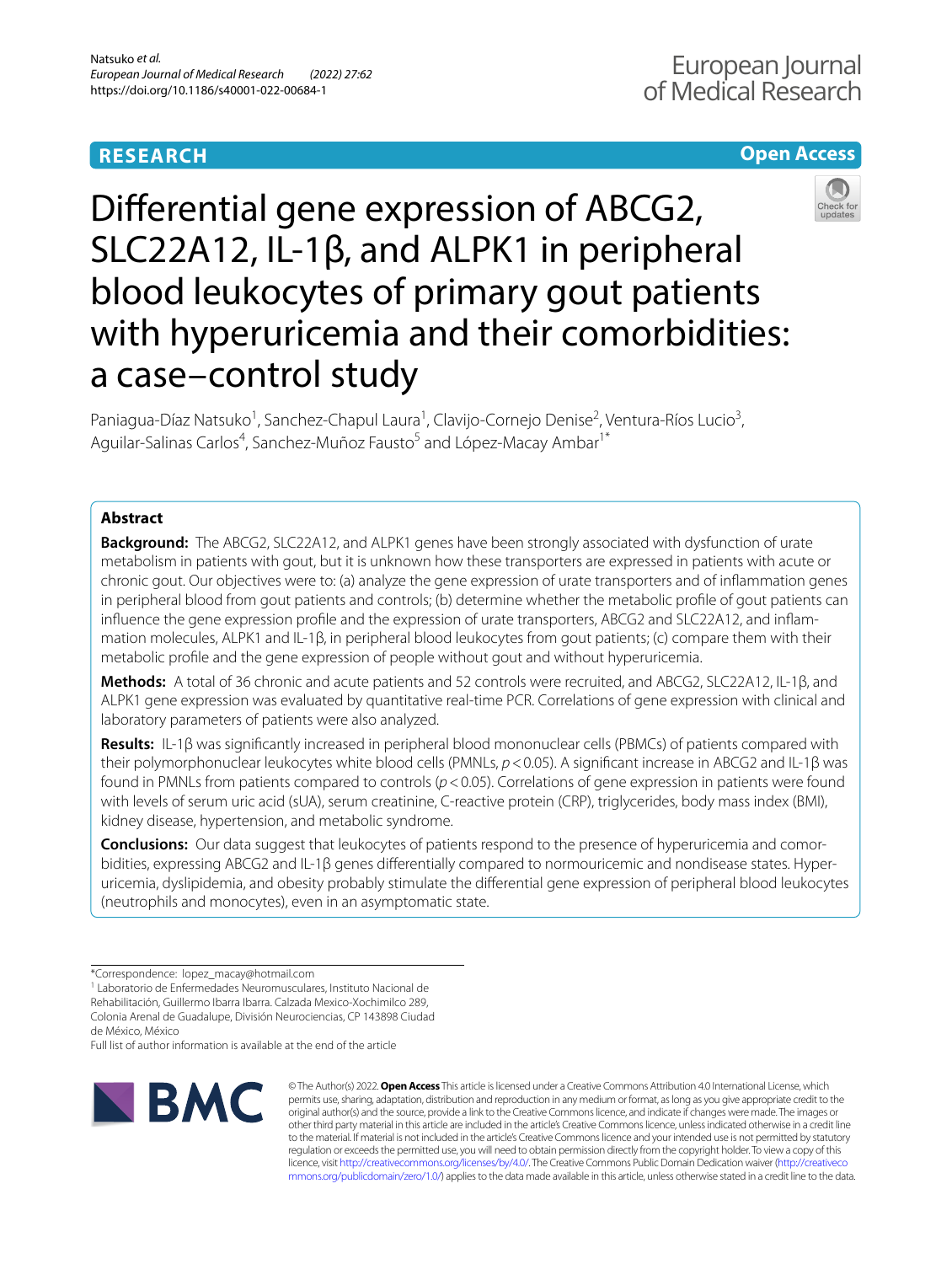**Keywords:** Asymptomatic gout, ALPK1, ABCG2, SLC22A12, Metabolic syndrome

### **Background**

Gout is a multifactorial disease characterized mainly by acute joint pain due to the immune response activated by the precipitation of monosodium urate crystals (MSU) in the joints. This disease is currently associated with components of the metabolic syndrome, such as obesity, hypertension, and cardiovascular diseases [[1,](#page-7-0) [2](#page-8-0)]. Worldwide, gout is a frequent disease, reaching a prevalence of over 1% in developed countries and up to 3.9% in the USA [\[3](#page-8-1)]. In Mexico, the reported prevalence is 0.35%, although it is suggested that it may reach 3% [[4,](#page-8-2) [5](#page-8-3)]. The inflammatory mechanisms of gout are known from in vitro studies and in animal models [[6\]](#page-8-4), however scarce studies exist on infammatory events outside the joint that could serve as indicators of damage or of disease evolution. The intestine, blood, and saliva of patients can be exposed to high concentrations of soluble uric acid, even in an asymptomatic state. However, little is known about the cellular and molecular events involved in these conditions [\[7](#page-8-5)[–9](#page-8-6)].

In recent years, genes related to the reabsorption and elimination of uric acid in the kidney and its association with gout have been studied  $[10-13]$  $[10-13]$  $[10-13]$ . Currently, the function of each of these genes and their possible role in the gout etiology have begun to be studied in vitro or animal models [[14](#page-8-9)[–17](#page-8-10)]. Human genomic studies have linked various urate transporter genes such as ABCG2, SLC22A12 (urate transporter 1: URAT1 protein), SLC2A9 (GLUT9), OAT4, among others, as possible risk factors [\[12,](#page-8-11) [18](#page-8-12), [19](#page-8-13)]. Although low basal expression of urate transporters such as ABCG2 and SLC22A12 has been reported in peripheral blood of healthy people, we do not know if their leucocyte expression is increased in patients with gout and hyperuricemia and this may show some altered local cellular process; likewise, it is unknown whether these changes in expression are dependent on an infammatory process or only depend on a hyperuricemic state or both.

The cytokine IL-1 $\beta$  participation in the response to MSUs in gout attack has long been known, but little is known about its efect on ABCG2 and its interaction with other urate transporters. Studies in human intestinal ABCG2-knockdown cells stimulated with MSU showed increases in IL-1β and IL8; therefore, this and other studies suggest a relationship between transporters and infammatory cytokines [[14](#page-8-9), [20](#page-8-14)]. ALPK1 kinase has been associated with the regulation of the expression of URAT1 and testosterone in the kidney in murine models [[21](#page-8-15)[–24](#page-8-16)], hence, there seems to be an interaction between the expression of infammatory molecules and the activation of transporters at least in the kidney and intestine [\[25](#page-8-17)]. Monocytes and neutrophils are important cells in the infammatory microenvironment of gout and are found in a large percentage in peripheral blood. Both cell groups can induce their proinfammatory activation depending on diferent proinfammatory stimuli; however, monocytes have the main function of diferentiating into macrophages or dendritic cells and amplifying the immune response, whereas for the latter, their main function is to directly eliminate microorganisms [[26–](#page-8-18)[28\]](#page-8-19). We hypothesized that there are diferences in the gene expression of transporters and proinfammatory molecules in leukocytes (PBMCs or PMNLs) between gout patients and controls and that these diferences are related to hyperuricemia.

### **Methods**

### **Study design**

This is an a cross-sectional and observational study of case and controls where 36 patients and 52 controls were included. This study was conducted at Rheumatology department, Laboratorio Musculoesquelético y Articular, and Laboratorio de Enfermedades Neruomusculares of National Institute of Rehabilitation "Luis Guillermo Ibarra Ibarra" in Mexico city. The study was approved by the local ethical committee with number 51/14 and conducted according to the Declaration of Helsinki. All participants gave written informed consent before study inclusion.

### **Inclusion and exclusion criteria**

All patients have gout according to ACR/EULAR 2015 criteria: (1) the presence of MSU in the synovial fuid using a polarized microscope or (2) at least six of 12 clinical criteria being met  $[29, 30]$  $[29, 30]$  $[29, 30]$  $[29, 30]$ . The exclusion criteria were (a) autoimmune diseases such as rheumatoid arthritis or systemic lupus erythematosus; (b) bone dysplasias; (c) diabetes mellitus, and (d) kidney stones. Hospital control group was conformed by healthy people (they did not have hyperuricemia, gout, joint diseases, heart disease or kidney stones). Informed consent was obtained from all individual participants included in the study.

#### **Patient evaluation**

Patient demographics, clinical and biochemical were obtained for all participants. The clinical examination included height, weight, body mass index (BMI) in kg/ cm2 . All comorbidities were recorded as well as smoking, alcohol consumption, disease duration and uric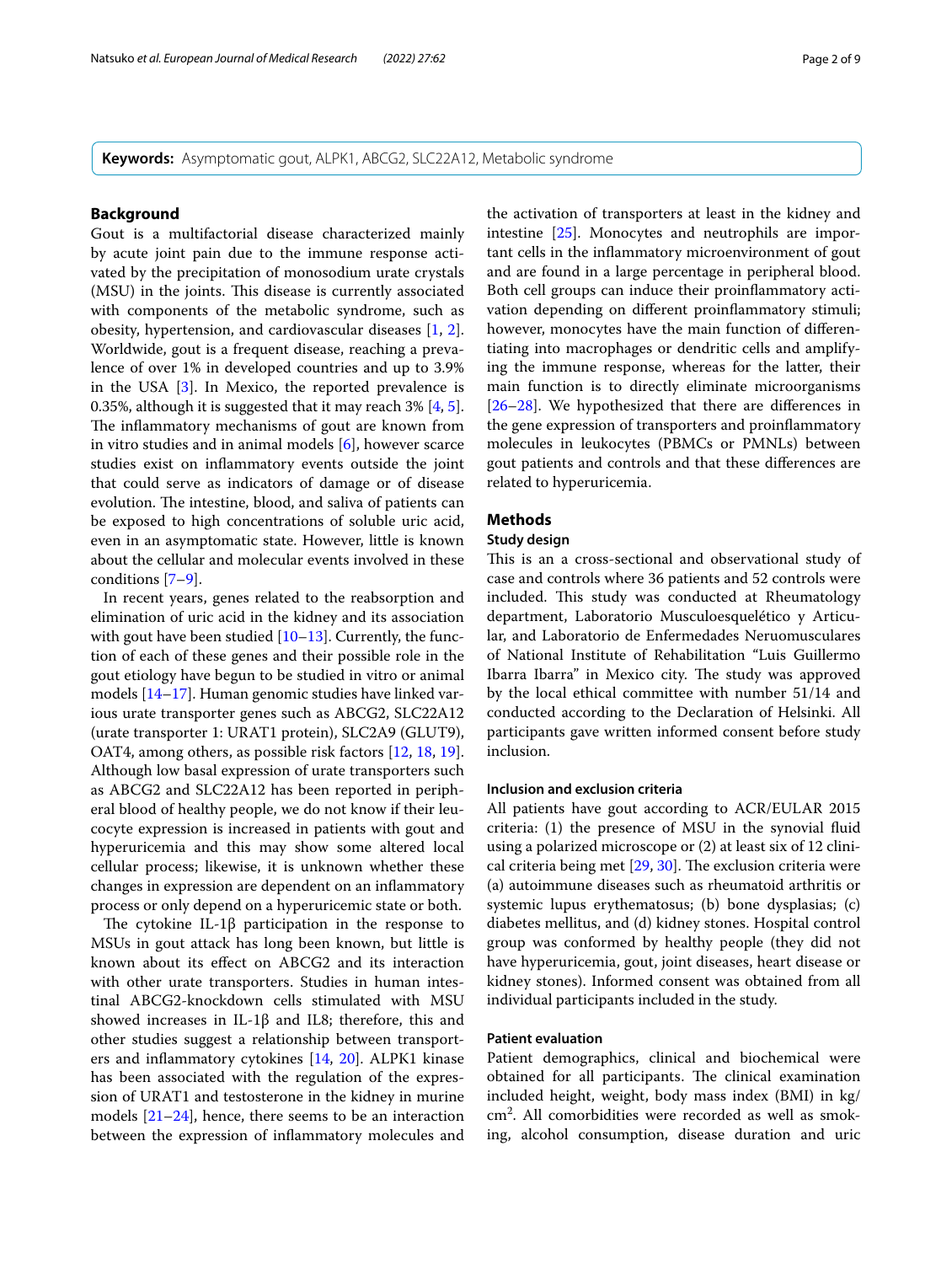acid level. All patients underwent a clinical evaluation to establish or rule out the diagnosis of MS at the time of the study, according to the criteria of the Adult Treatment Panel III report (ATP III) [[29\]](#page-8-20).

Determination of clinical parameters/biochemical data was performed with a UniCel DxC 600 device, Synchron Clinical System. A peripheral blood sample was taken from fasting participants for metabolic parameters including serum uric acid (sUA), glucose (GLC), total cholesterol (TC), triglycerides (TG), high lipoprotein density (HDL), low density lipoprotein (LDL), creatinine (Cr) and C-reactive protein (CRP).

### **Isolation of cells and RNA extraction**

The PBMCs and PMNLs were isolated using gradient centrifugation (1.077 g/ml) with Polymorphprep. Total RNA of human PBMCs and PMNLs was extracted using NucleoSpin Kit (MACHEREY–NAGEL, Düren, Germany). RNA obtained was preserved at −20 °C until RTqPCR was performed.

#### **Analysis of gene expression by RT PCR**

Total RNA, from mononuclear and polymorphonuclear cells of peripheral blood, was amplifed by RTqPCR using GoTaq System real kit (Promega, Madison, WI, USA) and the Qiagen Rotor Gene Q kit (Qiagen, Venlo, The Netherlands). The amplification conditions were as follows: 37 °C reverse transcription for 15 min, activation of Taq Polymerase at 95 °C for 10 min, 45 cycles of denaturation at 95 °C for 10 s, alignment at 62 °C for 10 s, and elongation at  $72 \text{ °C}$  for 10 s. The primers are presented in Table [1](#page-2-0).

The  $\Delta$ Ct method of Livak and Schmittgen was used to compare mRNA expression of the target genes in patients versus controls. The  $\Delta\Delta Ct$  method was used to compare mRNA expression between target genes and PMNL versus PBMC. GAPDH gene is an internal control to normalize the expression of each gen.

#### **Statistical analysis**

Descriptive statistics were applied for analysis of demographics, clinical and biochemical data. We used Shapiro–Wilk to ensure the normality of the data and followed by Student's t test, Mann–Whitney *U* test or one-way analysis of variance (ANOVA) and Bonferroni–Games– Howell post hoc test. The results were considered signifcant when *p*<0.05, *p*<0.01 or *p*<0.001. All tests were performed with SPSS 22 software (SPSS, Inc., Chicago, IL, USA). The calculation of the statistical power  $p=(1-\beta)$  in the analysis of gene expression was carried out using the GPower 3.1.9.2 program.

The correlations between the clinical data, clinical history and expression levels of the evaluated population

<span id="page-2-0"></span>

|  |  | Table 1 Primers sequence |
|--|--|--------------------------|
|--|--|--------------------------|

| Gene              | <b>Direcction</b> | Secuence (5'-3')                |
|-------------------|-------------------|---------------------------------|
| GAPDH             | Forward           | GTATGACAACGAATTTGGCTACAG        |
|                   | Reverse           | <b>GTCTCTCTCTTCCTCTTGTGCTCT</b> |
| SLC22A12          | Forward           | <b>TGGTGCTAACCTGGAGCTACC</b>    |
|                   | Reverse           | TGTTCATCATGACGCCTGC             |
| ABCG <sub>2</sub> | Forward           | <b>TCTCTTCTTCCTGACCTGCTG</b>    |
|                   | Reverse           | AAACCACACTCTGACCTGCTG           |
| SIC2A9            | Forward           | CTGTCTGGGTCGGACACTCG            |
|                   | Reverse           | CITGCGTTCCTTCCGGGTTG            |
| $SI$ $C22A3$      | Forward           | <b>ATCCCGGGCACACATTCCAT</b>     |
|                   | Reverse           | GTTGGAGCAGCCCTGGAGAA            |
| AI PK1            | Forward           | CGGCACAGTCTGGTCCTTTG            |
|                   | Reverse           | CAGAAGCAGCGGTCTCCTGA            |
| <b>TI R4</b>      | Forward           | <b>TGAGCAGTCGTGCTGGTCTC</b>     |
|                   | Reverse           | CAGGGCTTTTCTGAGTCGTC            |
| IL1 $\beta$       | Forward           | GGCCATCAGCTTCAAAGAAC            |
|                   | Reverse           | GAGCTCGCCAGTGAAATGAT            |

were made with Spearman's rho test or Pearson's test. The values are significant at  $p < 0.05$  or  $p < 0.01$ .

### **Results**

### **Clinical characteristics and biochemical parameters of patients and controls**

A total of 36 patients and 52 controls participated in the study. Clinical characteristics and biochemical parameters are presented in Table [2](#page-3-0). In general, patients with gout presented a higher percentage of obesity  $(35.3\%)$ , hyperuricemia  $(7.88 \pm 0.34 \text{ mg/dl})$ , high TGs  $(244.45 \pm 28.92 \text{ mg/dl})$ , very low HDL  $(38.15 \pm 1.69 \text{ mg/d})$ dl) and high creatinine above the reference values  $(1.21 \pm 0.18)$  than controls. These values were significantly higher than those in the controls, as shown in Table [3](#page-3-1).

A total of 15 patients had a prescription variable of drugs, such as monoallopurinol prescription (300 mg/ day), indomethacin (50 mg/day), losartan (50 mg/day), metoprolol (100 mg/day), prednisone (50 mg/day), bezafibrate (400 mg/day) colchicine (1 mg/day) and aspirin  $(>325 \text{ mg/day}).$ 

### **Analysis of gene expression in PBMC and PMNL of patients and controls**

We compared relative expression of PBMC and PMNL, as shown in Fig. [1.](#page-3-2) IL-1 $\beta$  expression was significantly increased,  $p < 0.01$  in PBMCs compared to PMNLs in patients; therefore, the other genes were expressed in a similar way between diferent cell groups.

Our next analysis was the gene expression comparison of the 4 genes between both cell groups in patient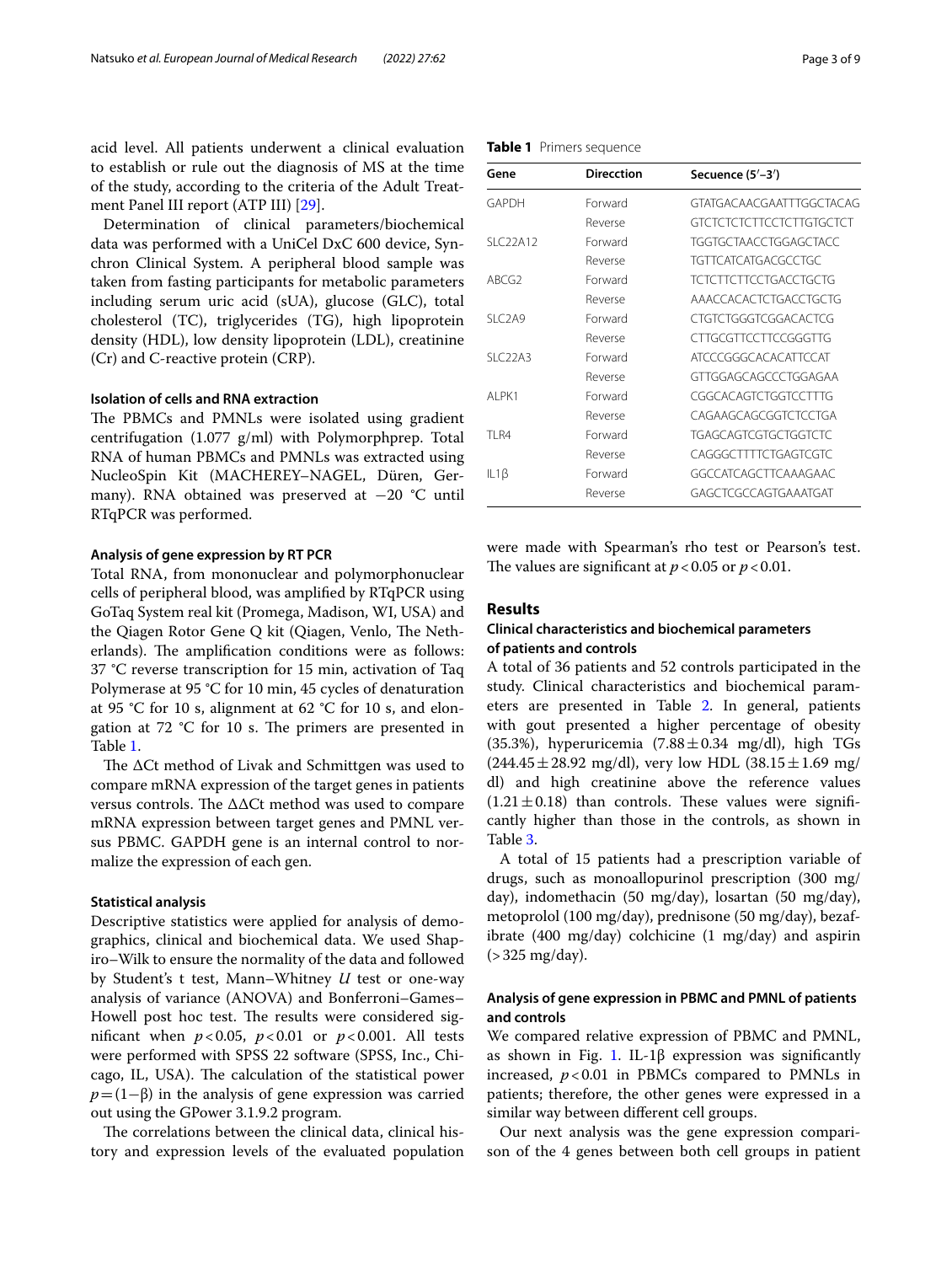### <span id="page-3-0"></span>**Table 2** Characteristics of the overall study population

|                                       |                        | Controls<br>$N = 52$   |                | Patients<br>$N=36$ |
|---------------------------------------|------------------------|------------------------|----------------|--------------------|
|                                       | n                      |                        | n              |                    |
| Age, years (Media $\pm$ SD)           | 49                     | $33.71 \pm 1.55$       | 36             | $45.56 \pm 2.21$ * |
| Gender (%) Male<br>Female             | 43<br>9                | 82.69<br>17.30         | 35<br>1        | 97.22<br>2.77      |
| Gout onset time/Age (years)           | NA                     | <b>NA</b>              | 29             | 8.6, 37.02         |
| qout flare (%)<br>Chronic Gout (%)    | <b>NA</b><br><b>NA</b> | <b>NA</b><br><b>NA</b> | 7<br>29        | 19.44<br>80.56     |
| Normal weight (%)                     | 30                     | 56.6                   | 8              | $23.5*$            |
| Overweight (%)                        | 19                     | 35.8                   | 14             | 41.2               |
| Obesity (%)                           | 4                      | 7.4                    | 12             | $35.3*$            |
| Hypertensión (%)                      | 1                      | 2.17                   | 8              | 22.22*             |
| Metabolic syndrome (%)                | $\Omega$               | $\Omega$               | 11             | $79.7*$            |
| Presence of tophi (%)                 | <b>NA</b>              | <b>NA</b>              | 10             | 27.8               |
| Renal disease (%)                     | NA.                    | <b>NA</b>              | $\overline{4}$ | 10.8               |
| Diabetes mellitus (%)                 | 0                      | $\Omega$               | 0              | $\Omega$           |
| Alcohol consumption(%)<br>Yes<br>No   | 17<br>34               | 33.3<br>66.07          | 14<br>19       | 42.4<br>57.6       |
| Smoking (%)                           |                        |                        |                |                    |
| Smoker                                | 6                      | 11.5                   | 10             | $27*$              |
| Non smoker                            | 40                     | 76.9                   | 18             | $48.6*$            |
| Ex smoker                             | 6                      | 11.5                   | 9              | 24.3               |
| Gout background in the family<br>(% ) | 4                      | 8.2                    | 16             | $45.7*$            |
| Yes                                   | 45                     | 91.8                   | 19             | $54.3*$            |
| No<br>Medications                     |                        |                        |                |                    |
|                                       |                        |                        |                |                    |
| allopurinol                           | NA.                    | <b>NA</b>              | 7              | 19.44              |
| aspirin                               | NA.                    | <b>NA</b>              | $\overline{2}$ | 5.55               |
| colchicine                            | <b>NA</b>              | <b>NA</b>              | 3              | 8.33               |
| hydrochlorothiazide                   | <b>NA</b>              | <b>NA</b>              | $\mathfrak{D}$ | 5.55               |
| bezafibrate                           | <b>NA</b>              | <b>NA</b>              | 1              | 2.77               |
| Losartan                              | NA.                    | <b>NA</b>              | 1              | 2.77               |
| prednisone                            | NA.                    | <b>NA</b>              | 1              | 2.77               |
| indomethacin                          | <b>NA</b>              | <b>NA</b>              | 1              | 2.77               |
| metoprolol                            | <b>NA</b>              | <b>NA</b>              | 1              | 2.77               |

The p values were estimated by one-way analysis of variance (ANOVA) and posterior comparison was estimated by Bonferroni correction (signifcance for  $p$  < 0.05). NA = does not apply

samples. In PBMCs, ABCG2 was expressed more than the other genes, but was only signifcantly higher with respect to the URAT1 gene ( $p$ <0.05), while IL-1β was significantly higher than SLC22A12 ( $p < 0.05$ ), as shown in Fig. [2.](#page-4-0) In PMNLs, ABCG2 was expressed more than the other genes, but it was only signifcant with respect to ALPK1 (*p*<0.05) and IL-1β (*p*<0.01).

Finally, gene expression was analyzed to determine whether transporter genes increase their expression <span id="page-3-1"></span>**Table 3** Demographic datas and clinical characteristics of subjects in the study

|                                  |     | Controls<br>$N = 52$ |    | <b>Patients</b><br>$N = 36$ |
|----------------------------------|-----|----------------------|----|-----------------------------|
|                                  | n   |                      | n  |                             |
| SERUM                            |     |                      |    |                             |
| Uric Acid (mg/dL)                | 52  | $5.57 + 0.17$        | 36 | $7.88 + 0.34*$              |
| Glucose (mg/dL)                  | 52  | $86.96 \pm 1.24$     | 36 | $88.76 + 2.99$              |
| Cholesterol (mg/dL)              | 52  | $193.04 \pm 5.29$    | 35 | $188.27 + 7.08$             |
| Triglycerides (mg/dL)            | 52  | $141.73 \pm 13.89$   | 35 | $744.45 + 78.97*$           |
| Creatinine (mg/DL)               | 52  | $0.95 + 0.08$        | 35 | $1.21 \pm 0.18*$            |
| HDI<br>(mq/dL)                   | 50  | $50.86 \pm 1.96$     | 33 | $38.15 \pm 1.69*$           |
| I DI<br>(mq/dL)                  | 50  | $115.50 + 4.16$      | 33 | $101.35 \pm 33.00***$       |
| CRP<br>(mq/L)                    | 23  | $5.00 \pm 2.7$       | 26 | $5.98 + 4.6$                |
| ORINE                            |     |                      |    |                             |
| Uric Acid (mg/24 h)              | NA. | <b>NA</b>            | 7  | $881.61 \pm 621$            |
| Creatinine<br>Clearance (cc/min) | NA. | ΝA                   | 4  | $123.95 + 50$               |

 $NA =$  does not apply. The values represent the mean  $\pm$  SD. The p-values were estimated with Student's T test and U Mann Whitney test. \*\* *p*<0.001, \* *p*<0.01



<span id="page-3-2"></span>in the blood due to frequent exposure to high concentrations of uric acid and due to the presence of dyslipidemia and metabolic syndrome. We analyzed the gene expression of ABCG2, ALPK1, SLC22A12 and IL-1β in PMNLs and PBMCs to compare the results between patients and controls, as shown in Fig. [1](#page-3-2). ABCG2 expression in PMNLs was signifcantly higher  $(p<0.05)$  in patients  $(n=18)$  than in controls  $(n=18)$ , with  $p = 0.8875$ . In PBMCs, ABCG2 had a significantly higher expression ( $p$  < 0.05) in patients ( $n$  = 15) than in controls (*n*=13) (Fig. [2](#page-4-0)). IL-1β expression in PMNLs was significantly higher  $(p < 0.05)$  in patients  $(n = 13)$ than in controls  $(n=14)$ . We did not find differences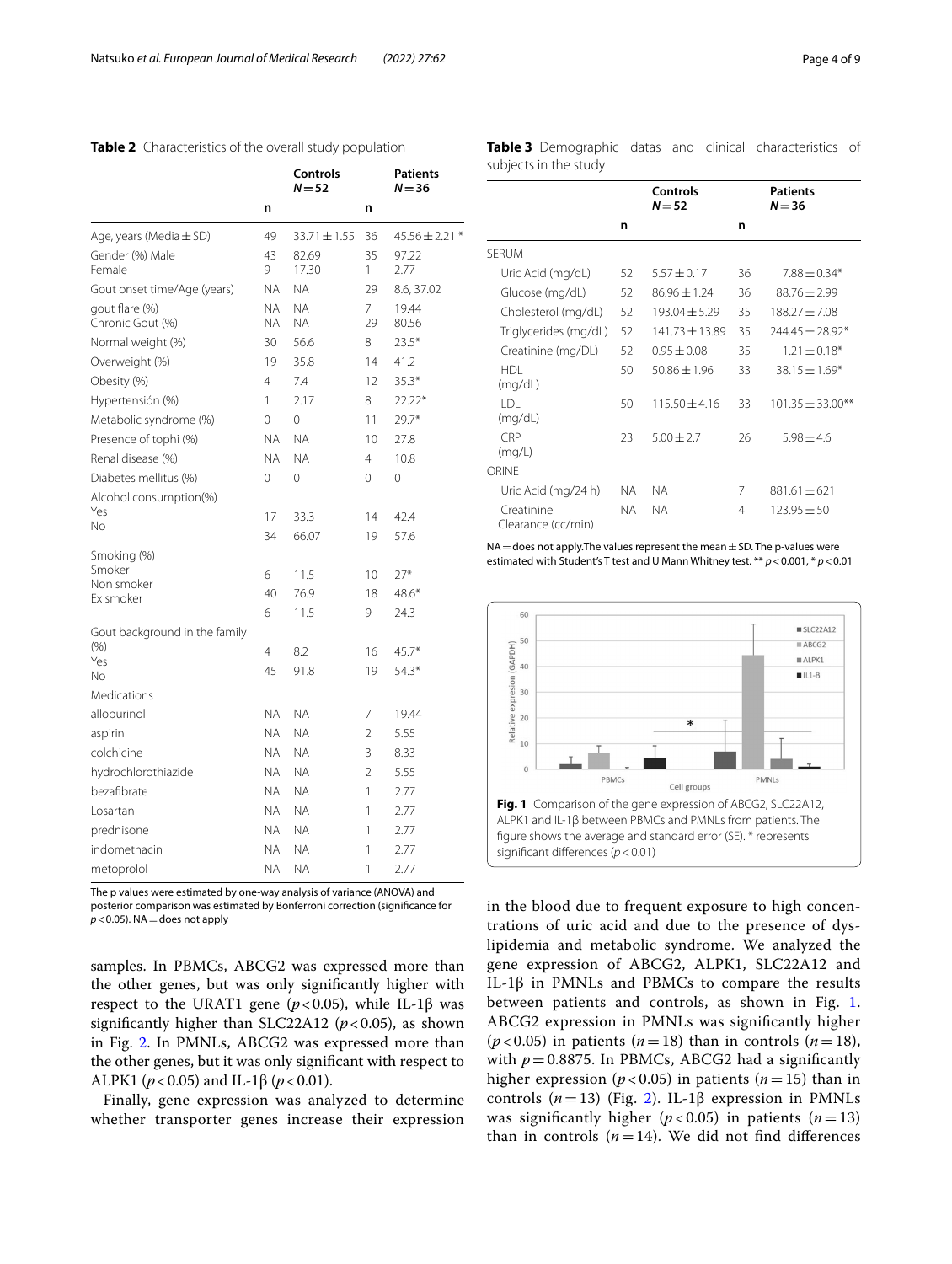ABCG2

ALPK1

SLC22A12



SLC22A12

ALPK1

ABCG2

IL-1 $\beta$ 

<span id="page-4-0"></span>

IL-1 $\beta$ 

<span id="page-4-1"></span>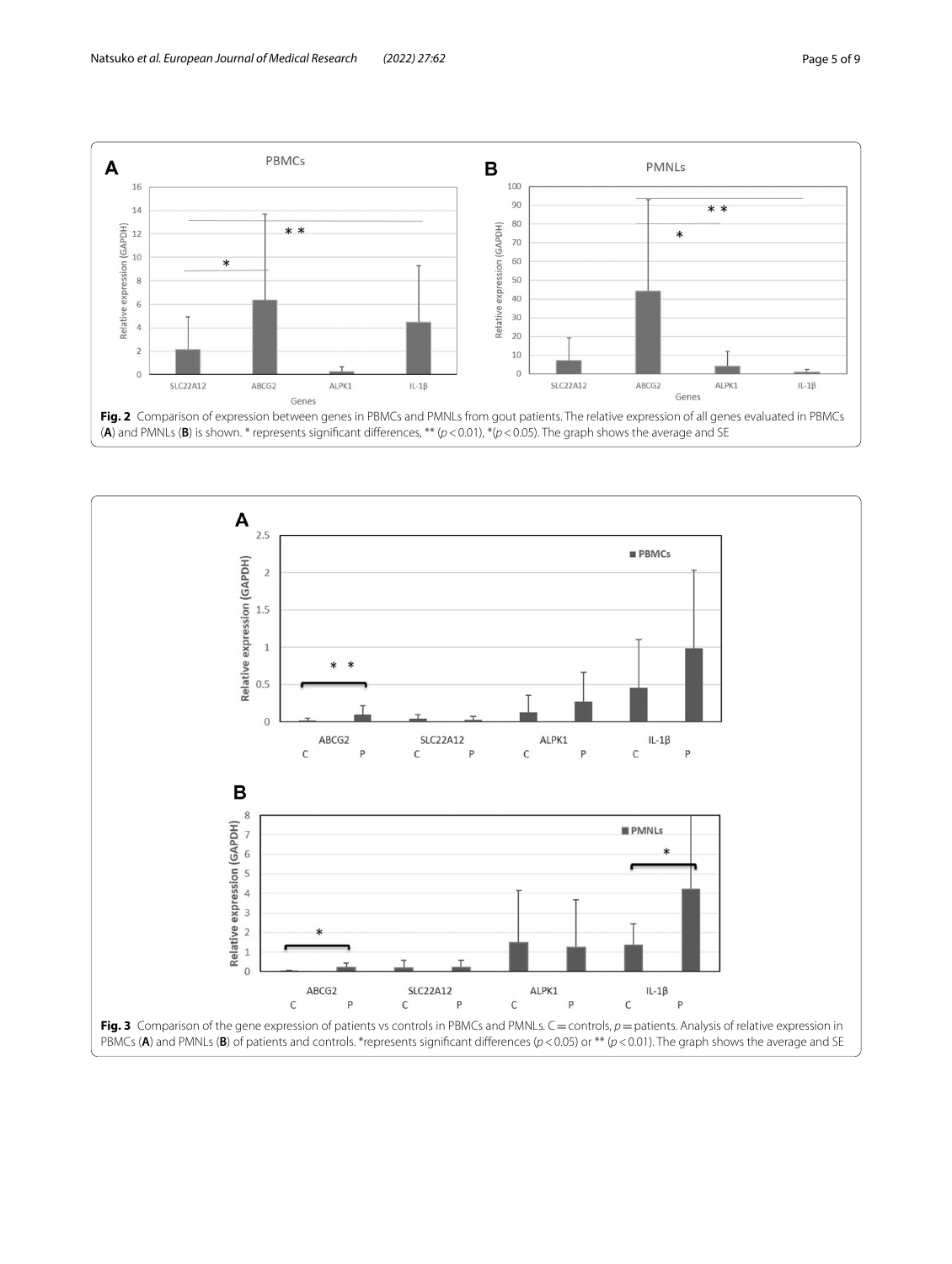|                                     | <b>Patients</b>           |                                 |    | <b>Total population</b>   |                                 |    |  |
|-------------------------------------|---------------------------|---------------------------------|----|---------------------------|---------------------------------|----|--|
|                                     | Correlation<br>coeficient | Significant level (2<br>tailed) | n  | Correlation<br>coeficient | Significant level (2<br>tailed) | n  |  |
| ABCG2                               |                           |                                 |    |                           |                                 |    |  |
| Creatinin (PBMCs)                   | $0.915$ <sup>#</sup>      | p < 0.001                       | 18 | $0.875$ #                 | p < 0.001                       | 34 |  |
| Uric Acid (PMNLs)                   | <b>NS</b>                 | <b>NS</b>                       | 18 | $0.421$ $S$               | p < 0.05                        | 35 |  |
| <b>SLC22A12</b>                     |                           |                                 |    |                           |                                 |    |  |
| MS (PBMCs)                          | 0.473 <sup>5</sup>        | p < 0.05                        | 20 | <b>NS</b>                 | <b>NS</b>                       | 34 |  |
| UA (PBMCs)                          | 0.449 <sup>6</sup>        | p < 0.05                        | 21 | <b>NS</b>                 | NS.                             | 35 |  |
| TAG (PBMCs)                         | $0.466$ <sup>#</sup>      | p < 0.05                        | 21 | <b>NS</b>                 | <b>NS</b>                       | 34 |  |
| TAG (PMNLs)                         | 0.550 <sup>5</sup>        | p < 0.05                        | 15 | <b>NS</b>                 | <b>NS</b>                       | 34 |  |
| RD (PMNLs)                          | $0.525$ #                 | p < 0.05                        | 16 | 0.663 <sup>5</sup>        | p < 0.001                       | 15 |  |
| Hypertension (PMNLs)                | $0.511$ <sup>#</sup>      | p < 0.05                        | 16 | <b>NS</b>                 | <b>NS</b>                       | 36 |  |
| ALPK1                               |                           |                                 |    |                           |                                 |    |  |
| Creatinin (PBMCs)                   | 0.654 <sup>5</sup>        | p < 0.001                       | 16 | <b>NS</b>                 | <b>NS</b>                       | 34 |  |
| <b>BMI (PBMCs)</b>                  | <b>NS</b>                 | <b>NS</b>                       | 18 | 0.443 <sup>5</sup>        | p < 0.001                       | 39 |  |
| Uric Acid (PBMCs)                   | 0.574 <sup>5</sup>        | p < 0.05                        | 16 | <b>NS</b>                 | NS.                             | 37 |  |
| CRP (PMNLs)                         | 0.620 <sup>5</sup>        | p < 0.05                        | 12 | <b>NS</b>                 | <b>NS</b>                       | 30 |  |
| $IL-1\beta$<br>Hypertension (PMNLs) | 0.579 <sup>5</sup>        | p < 0.05                        | 15 | <b>NS</b>                 | <b>NS</b>                       | 35 |  |

<span id="page-5-0"></span>**Table 4** Signifcant correlations between gene expression and clinical data

§ Correlation coefcient Spearman, #Correlation coefcient Pearson. *NS* non signifcant

in the SLC22A12 expression between PBMCs and PMNLs, as seen in Fig. [3](#page-4-1).

A correlation analysis of gene expression was performed with the biochemical parameters and the clinical history of the patients and the total population (patients and controls). The results are shown in Table [4](#page-5-0).

### **Discussion**

All the volunteers in this study were Mexican and lived in Mexico City. Mexico has approximately 70% of its adult population between 30 and 60 years old who are overweight  $[30, 31]$  $[30, 31]$  $[30, 31]$ ). The clinical data analysis of the patients showed that the subjects did not have adequate treatment or follow-up of their comorbidities associated with gout, since regardless of the age or stage of the disease, acute gout was (15.55%) or asymptomatic (84.44%), and we found metabolic alterations in most of them [\[1](#page-7-0), [12](#page-8-11), [32\]](#page-8-23). A total of 67.56% of the patients presented hyperuricemia, 75% hypertriglyceridemia, 67.64% low HDLs, 19.44% high creatinine, and a high percentage of obesity (35.3%) and overweight (41.2%), and 10.8% of them had kidney disease previously diagnosed. It is important to mention that only 18.91% had hyperglycemia and that none of them had a diagnosis of diabetes. (Therefore, this cohort of patients with asymptomatic or acute gout had poor monitoring of their comorbidities, which puts them at risk of new episodes of gout and of developing

cardiovascular and kidney diseases. The percentage of people with a family history of gout in our study was 45.7%).

The profile of the patients in this study showed that despite diferences in time with the disease, type of treatment, and symptomatology, ABCG2 gene expression was higher in normouricemic controls. ABCG2 was the gene that yielded the most important fndings because it showed greater expression than the others in PMNLs and PBMCs and with respect to the controls in both cell groups. We interpret this as a response of different cell types to the presence of uric acid at high concentrations in serum. It is known that salivary and brain cells respond by overexpressing ABCG2 to increasing uric acid levels in their environment so that diferent cells can induce the expression of the gene under similar conditions [\[33](#page-8-24), [34](#page-8-25)]. Chen et al. reported that exposure to sUA increased the expression of ABCG2 in intestinal cells, which activated the infammasome and the PI3K/Akt pathway, thus, there is a possibility that soluble uric acid can activate the expression of ABCG2 in peripheral blood leukocytes [[14\]](#page-8-9). Unlike controls, in patients, there is a high probability of the presence of infammation caused by hyperuricemia or its comorbidities, which may favor the expression of ABCG2. Proinflammatory factors, such as TNF- $\alpha$ , IL-1 $\beta$ , and IL-6 have been reported to increase ABCG2 expression in various in vitro models  $[8-10]$  $[8-10]$  $[8-10]$  $[8-10]$  $[8-10]$ . It is possible that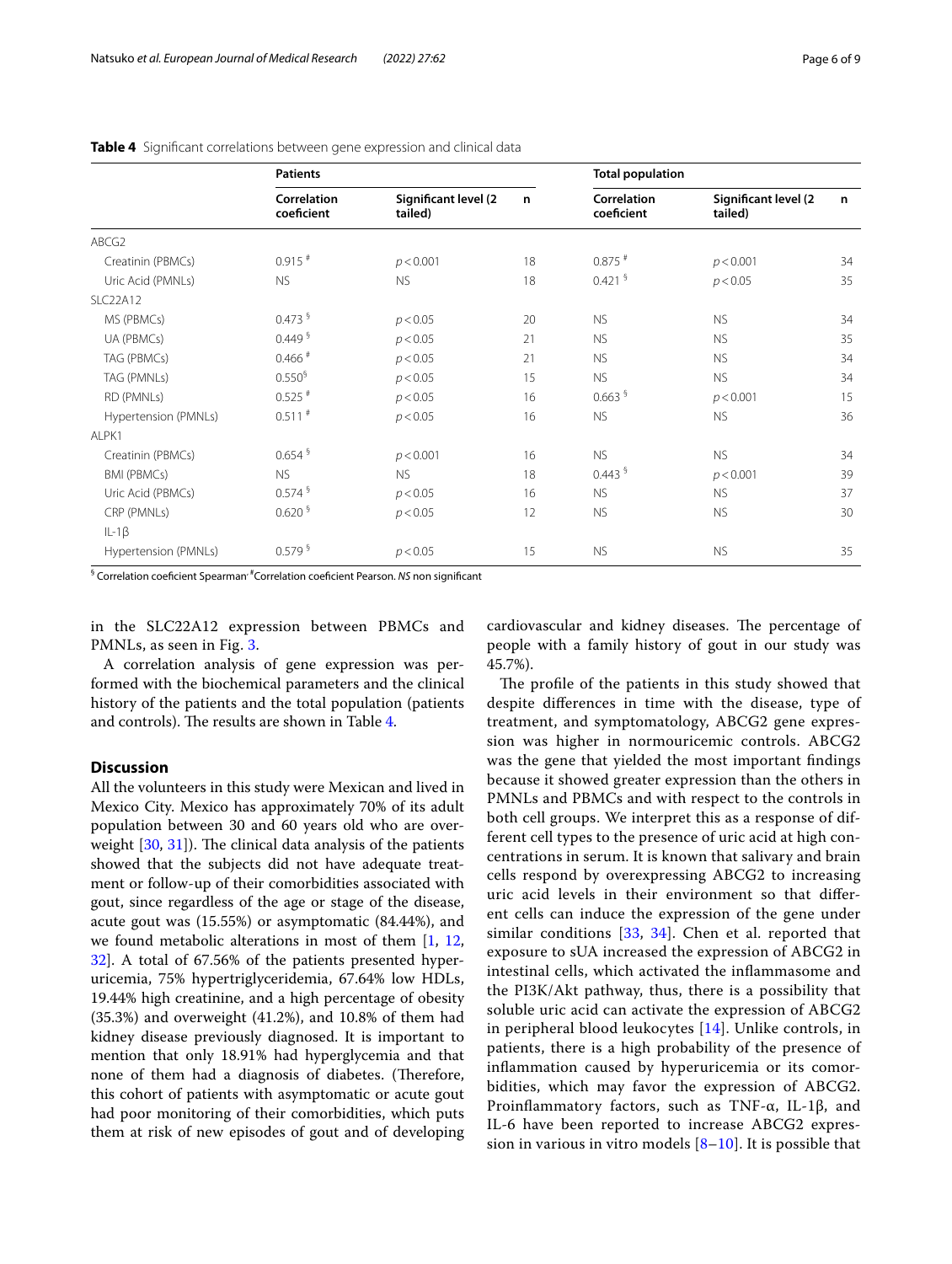ABCG2 increases its expression in blood and tissues in a state of hyperuricemia, trying to eliminate sUA in diferent cell types. In people with mutations that decrease the elimination of urates, hyperuricemia could be latent. Ultimately, high concentrations of uric acid activate the innate immune response by overexpressing IL-1β in neutrophils and monocytes, which favors an acute episode of gout if urate homeostasis is not regulated.

Our PBMCs data suggest that the increase in the expression of ABCG2 in blood from patients could be related to the presence of renal dysregulation. We found a positive correlation of the expression of ABCG2 with the creatinine levels of patients, and this correlation was maintained when analyzed with the total study population. The mean levels of serum creatinine were found to be high in patients, Table [3;](#page-3-1) from the demographic data of the patients, we know that the history of kidney disease ranged from 10 to 16%, as shown in Table  $2$ . These data in PBMCs suggest that the increased ABCG2 expression in blood could be related to the presence of renal dysregulation. Understanding the role of ABCG2 in diferent organs of patients with gout will allow knowing the key points of its dysregulation. A more complete study could show if there are groups of patients who strongly increase the expression of ABCG2 in acute attack conditions, who maintain subclinical infammation, with hyperuricemia for a long time. It would be important to know whether the gene responds signifcantly in the early stages of the disease, in the chronic state or indistinctly during acute periods, as suggested by our results. The implications of this knowledge would be refected in more efective therapies for gout and its comorbidities.

IL-1B was the second gene signifcantly expressed in both cell groups in patients but not in controls (*p*<0.05). It can indicate that neutrophils were activated by the efect of circulating sUA in patients with hyperuricemia or by MSU (in an afected joint after an acute attack). The expression of IL-1 $\beta$  significantly correlated in PMNLs with a history of hypertension in patients; Table [4](#page-5-0). Hypertension has been associated with chronic infammatory diseases, aging, diabetes, and gout [[35,](#page-8-27) [36](#page-8-28)]. IL-1β is important in the infammatory process that leads to endothelial dysfunction of blood vessels to develop hypertension. Therefore, the increase in the expression of this cytokine could be a biomarker of damage and infammation in patients with gout and its increase together with ABCG2 in the blood could be associated with a presymptomatic state.

SLC22A12 have been associated with hyperuricemia and gout [[36,](#page-8-28) [37](#page-8-29)]. In our work, we did not fnd an increase or decrease of SLC22A12 expression in leukocytes of patients or controls. In PBMCs from patients, we found signifcant positive correlations between SLC22A12 expression with metabolic syndrome, sUA and triglyceride levels (these correlations were not found in controls, data not shown). These correlations may suggest that despite the low expression of the gene, the gene could be activated by metabolic alterations in the patient. An obesity/metabolic syndrome model in mice on a highfat diet found increased SLC22A12, GLUT9, and ABCG2 expression in the kidney after 8 weeks but not in other transporters [[38](#page-8-30)], while in another study, the expression of SLC22A12 and GLUT9 was measured in mice after a diet rich in fructose, inducing metabolic syndrome and hyperuricemia in the animals, authors reported an increase in the expression of these two genes  $[39]$  $[39]$ . There are also diferent reports that link hyperuricemia with increased expression of URAT1 in the kidney, blood, and salivary gland [\[34](#page-8-25), [40](#page-8-32)].

In PMNLs, as seen in Table [4,](#page-5-0) the expression of SLC22A12 correlated positively with hypertension only in patients. Associations of metabolic syndrome and obesity with variants of SLC22A12 (rs11602903 and rs11231825), which predispose patients to gout, have been reported  $[41, 42]$  $[41, 42]$  $[41, 42]$  $[41, 42]$ . The risk of chronic kidney disease is known due to the presence of hyperuricemia, and the importance of URAT1 in diferent kidney diseases has recently been understood [[43,](#page-8-35) [44](#page-8-36)]. An in vitro study revealed that mice previously treated with reverastrol had reduced renal SLC22A12 expression and, consequently, hyperuricemia caused by uric acid reabsorption by URAT1 in the kidney [[45\]](#page-8-37). Despite the low gene expression of SLC22A12 in our study, it could be related to hyperuricemia and the consequent kidney damage in people with a longer time with the disease and poor control of hyperuricemia. In the case of patients with kidney disease, they could have overexpression of the transporter in the kidney if there are no mutations present; however, a longitudinal study is needed that considers uric acid levels, renal dysfunction, and the treatment of each patient to compare the expression of SLC22A12 in these cases [[45\]](#page-8-37).

In PBMCs from patients, we found correlations of ALPK1 expression with creatinine and uric acid levels. In vitro induction of the expression of ALPK1 in response to MSU has been reported in monocytes and macrophages [[46\]](#page-8-38), which could indicate that leukocytes express ALPK1 in response to high uric acid concentrations or subsequent local activation of monocytes and macrophages. ALPK1 is known to be associated with kidney disease through association studies, and its expression in animal models can regulate the release of the chemokines CCL2 and CCL5 in kidney cells [[47\]](#page-8-39). However, we did not fnd a correlation with a history of kidney disease, hence, the expression of ALPK1 in PBMCs may be increased by infammatory signals in the blood,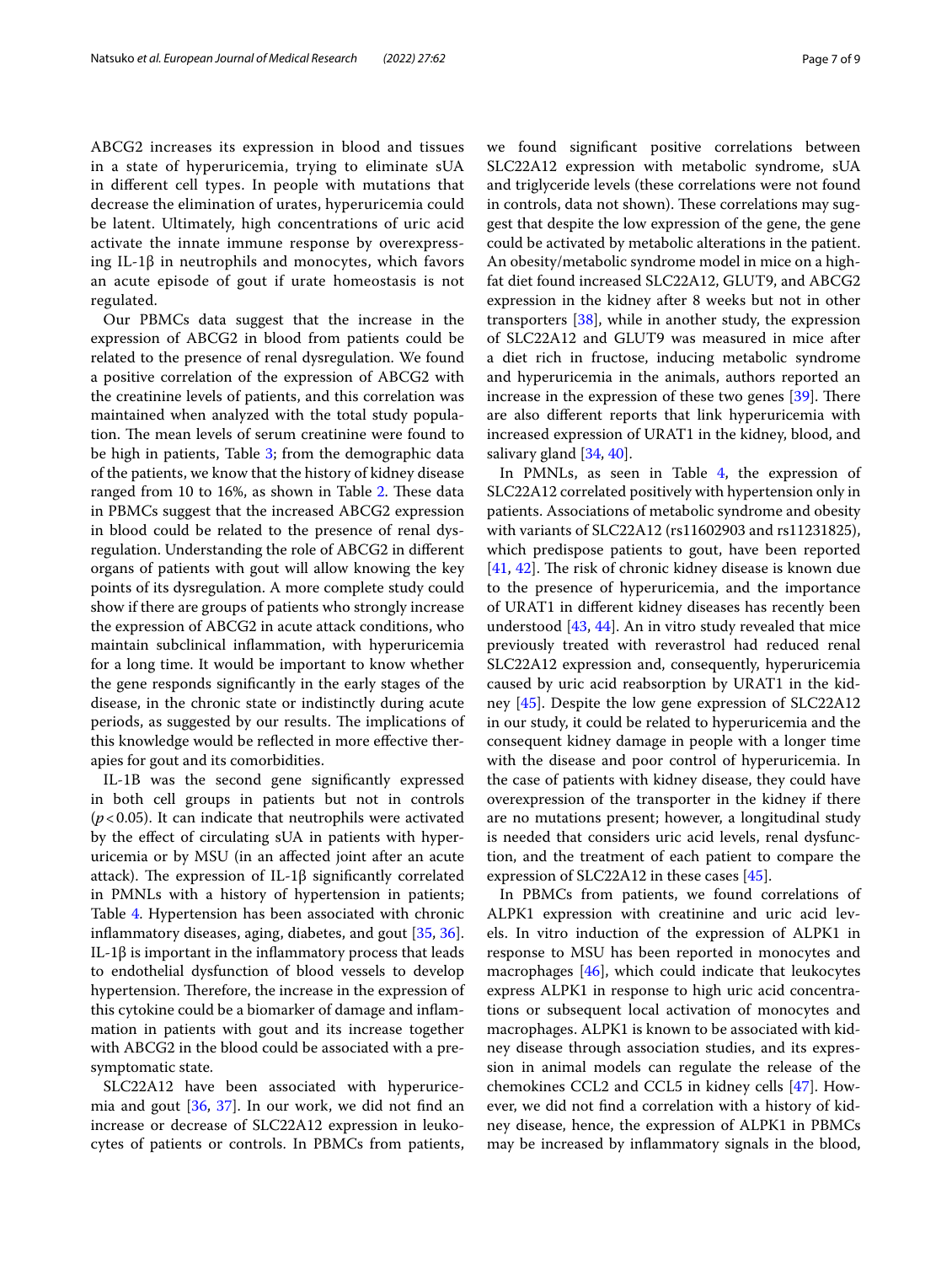kidney, or intestine due to frequent hyperuricemia in patients even in an asymptomatic state.

In PMNLs of patients, we found a correlation of ALPK1 with CRP, and although there were no signifcant diferences in CRP with controls, the average CRP in patients was high (5.98 $\pm$ 4.6 mg/L); however, this increase could indicate a proinfammatory state in some patients, which together with the presence of hyperuricemia favors the recruitment of neutrophils and a new attack of gout. The correlation of ALPK1 gene expression with sUA could support this idea, whereas the correlation with serum creatinine levels could support the presence of proinflammatory factors  $[48]$  $[48]$ . The increased expression of ALPK1 and SLC22A12 in the blood of patients with gout could be associated with their altered metabolic status, which favors a long-term chronic condition with recurrent acute episodes if hyperuricemia and comorbidities are maintained (55). A genomic study analyzed the epistasis of ALPK1 with the loci of GLUT9, ALPK1, SLC22A12, and ABCG2, fnding a positive predictive value (PPV $\geq$ 81%) to measure the risk of gout  $(OR \ge 12.30)$  using variants of these genes in different populations. with gout; thus, this gene seems to continue to be linked to gout, although its importance in its progression is not evident [[49](#page-8-41)].

### **Conclusions**

Diferential gene expression of ABCG2, SLC22A12, IL-1β, and ALPK1 in peripheral blood leukocytes of primary gout patients (chronic or acute) correlated with hyperuricemia and its comorbidities, such as dyslipidemia, obesity, hypertension, metabolic syndrome, kidney disease, and high levels of creatinine in blood. The increased gene expression of the alpk1 and the urate transporters SLC22A12 and ABCG2 could be part of an altered molecular profle in response to continuous episodes of gout and comorbidities that favor infammation. A follow-up study to analyze the variation in the gene and protein expression of these molecules will help to determine whether they can be candidates for markers of damage by the disease.

Our data suggest that the leukocytes of gout patients respond diferentially to hyperuricemia and its comorbidities and increase the gene expression of ABCG2 and IL-1β compared to normouricemic and non-gout controls.

#### **Abbreviations**

PBMCs: Peripheral blood mononuclear cells; PMNLs: Polymorphonuclear leukocytes white blood cells; sUA: Serum uric acid; CRP: C-reactive protein; BMI: Body mass index; MSU: Monosodium urate crystals; URAT1: Urate transporter 1; ATP III: Adult Treatment Panel III report; EULAR: European Alliance of associations for Rheumatology; ACR: American College of Rheumatology; GLC: Glucose; TC: Total cholesterol; TG: Triglycerides; HDL: High density lipoprotein; LDL: Low density lipoprotein; Cr: Creatinine; SE: Standard error.

#### **Acknowledgements**

The authors thank students of ITESM—CCM, UAZ, UNAM: Alba Paulina López Flores, Gloria Elizabeth Tranquilino Batres y Alicia Ortega Mora. The authors also thank Dr. Sigifredo Pedraza Sánchez, Dra. Alexandra Luna Angulo, Dra. Cristina Hernández Díaz.

#### **Author contributions**

P-DN: support in carrying out the experiments, analysis of results and revision of the manuscript. S-CL: support in the design of experiments, analysis of results and revision of the manuscript. C-CD: support in carrying out the experiments, analysis of results and revision of the manuscript. V-RL: support in the design of experiments, analysis of results and revision of the manuscript. A-SC: support in the design of experiments, analysis of results, writing and revision of the manuscript. S-MF: support in analysis of results, writing and revision of the manuscript. L-MA: support in carrying out and design of experiments, analysis of results writing and revision of the manuscript. All authors read and approved the fnal manuscript.

#### **Funding**

This work was supported by the CONACYT Health Sector Funds program with number SALUD-2014-1-233886 (in México).

#### **Availability of data and materials**

All the information and results are in this manuscript for review, if required extra information upon request.

#### **Declarations**

#### **Ethics approval and consent to participate**

All procedures performed in the study involving human participants were in accordance with the ethical standards of the institutional committee and with the 1964 Helsinki Declaration and its later amendments. The study was approved by the Ethics and Research Committee of the National Institute of Rehabilitation "Luis Guillermo Ibarra Ibarra" (Ref. number 51/14). Informed consent was obtained from all individual participants included in the study. All participants were formally informed about the blood sample study and consented in writing to participate.

#### **Consent for publication**

All authors agreed to the manuscript sent for publication.

## **Competing interests**

The authors declare no confict of interest.

#### **Author details**

1 Laboratorio de Enfermedades Neuromusculares, Instituto Nacional de Rehabilitación, Guillermo Ibarra Ibarra. Calzada Mexico-Xochimilco 289, Colonia Arenal de Guadalupe, División Neurociencias, CP 143898 Ciudad de México, México. <sup>2</sup> Division of Musculoskeletal and Rheumatic Diseases, Instituto Nacional de Rehabilitación, Mexico City, Mexico., Instituto Nacional de Rehabilitación – "Luis Guillermo Ibarra Ibarra". Tlalpan, Ciudad de México, México.<sup>3</sup> Laboratorio de Ultrasonido Musculoesquelético Articular, Instituto Nacional de Rehabilitación "Luis Guillermo Ibarra Ibarra", Tlalpan, Ciudad de México, México. 4 Unidad de investigación de enfermedades metabólicas, Instituto Nacional de Ciencias Médicas Y Nutrición Salvador Zubirán. Tlalpan, Ciudad de Mexico, México.<sup>5</sup> Department of immunology, Instituto Nacional de Cardiología Ignacio Chávez, Mexico City, 14080 Tlalpan, Ciduad de México, México.

#### Received: 5 April 2021 Accepted: 31 March 2022 Published online: 03 May 2022

#### **References**

<span id="page-7-0"></span>1. Thottam GE, Krasnokutsky S, Pillinger MH. Gout and metabolic syndrome: a tangled web. Curr Rheumatol Rep. 2017;9(10):60.